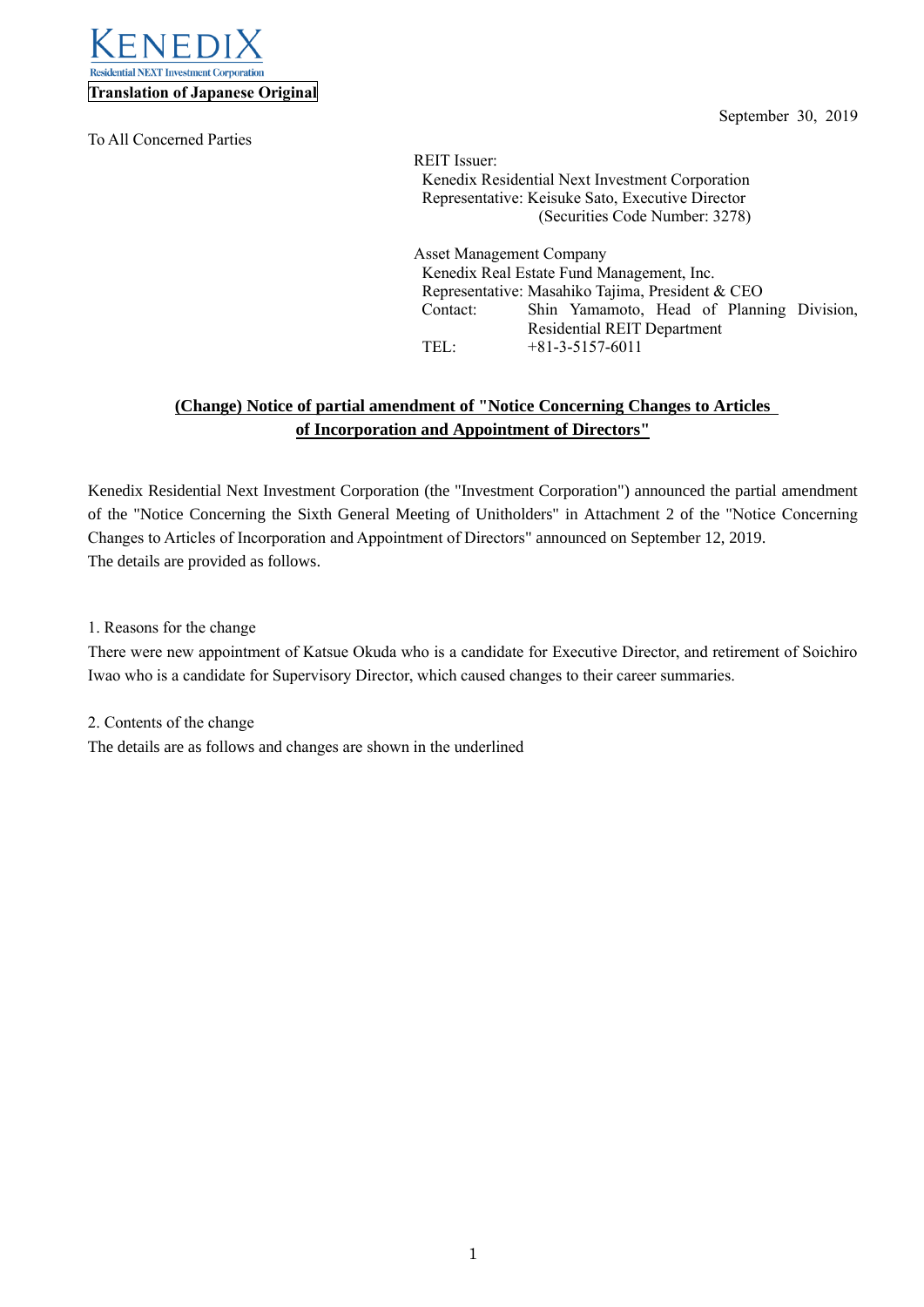

(Before the changes)

・Agenda No. 2: Election of Two (2) Executive Directors

| (omission)        |                                     |                                                                                                                                                                                                                                                                        |                                                                                                                                                                                                                                                                                                                                                                                                                                                                                                                                                                                                                                                                                                                                                                                                                                                                                                                                                                                                                                                                                                                                                                                                                                                                                                                                                      |                                                                    |  |  |
|-------------------|-------------------------------------|------------------------------------------------------------------------------------------------------------------------------------------------------------------------------------------------------------------------------------------------------------------------|------------------------------------------------------------------------------------------------------------------------------------------------------------------------------------------------------------------------------------------------------------------------------------------------------------------------------------------------------------------------------------------------------------------------------------------------------------------------------------------------------------------------------------------------------------------------------------------------------------------------------------------------------------------------------------------------------------------------------------------------------------------------------------------------------------------------------------------------------------------------------------------------------------------------------------------------------------------------------------------------------------------------------------------------------------------------------------------------------------------------------------------------------------------------------------------------------------------------------------------------------------------------------------------------------------------------------------------------------|--------------------------------------------------------------------|--|--|
| Candid-ate<br>No. | Name<br>(Date of birth)             |                                                                                                                                                                                                                                                                        | Career summary (company names reflect company name as of<br>the date indicated)                                                                                                                                                                                                                                                                                                                                                                                                                                                                                                                                                                                                                                                                                                                                                                                                                                                                                                                                                                                                                                                                                                                                                                                                                                                                      | Number of<br>Investment<br>Corporation<br>investment units<br>held |  |  |
| 2                 | Katsue Okuda<br>(December 28, 1963) | April 1986<br>September 1997<br>November 2000<br>April 2006<br>August 2006<br>October 2007<br>April 2009<br>September 2011<br>November 2012<br>June 2013<br>May 2015<br>December 2015<br>November 2017<br>November 2017<br>March 2018<br>June 2018<br><b>July 2018</b> | Entered The Mitsubishi Trust and Banking<br>Corporation<br>Joined Ogata Appraisal Corporation<br>Director of Ogata Appraisal Corporation<br>(current)<br>Sat on Tokyo District Court's civil<br>conciliation committee (current)<br>Expert committee member in appraisal<br>department of Land Policy Subcommittee<br>of National Land Council (current)<br>Member of Tokyo Land Use Examination<br>Committee<br>Lecturer in Meiji University's Graduate<br>School of Global Business (current)<br>Organization for Promoting Urban<br>Development's Mezzanine Support<br>Business Examination Committee member<br>(current)<br>Outside member of AEON REIT<br>Management Co., Ltd.'s Investment<br>Committee (current)<br>Managing director of Japan Association of<br>Real Estate Appraisers<br>Executive director of Japan Senior Living<br><b>Investment Corporation</b><br>Expert committee member in planning of<br>Land Policy Subcommittee of National<br>Land Council (current)<br>Representative director of Kudan Ogata<br>Holdings Corporation (current)<br>Director of Kudan Urban Appraisal Co.,<br>Ltd.<br>Executive Director, Kenedix Residential<br>Next Investment Corporation (current)<br>Outside corporate auditor of CERESPO<br>CO., LTD. (current)<br>Representative director of Kudan Urban<br>Appraisal Co., Ltd. (current) | $0$ units                                                          |  |  |

(omission)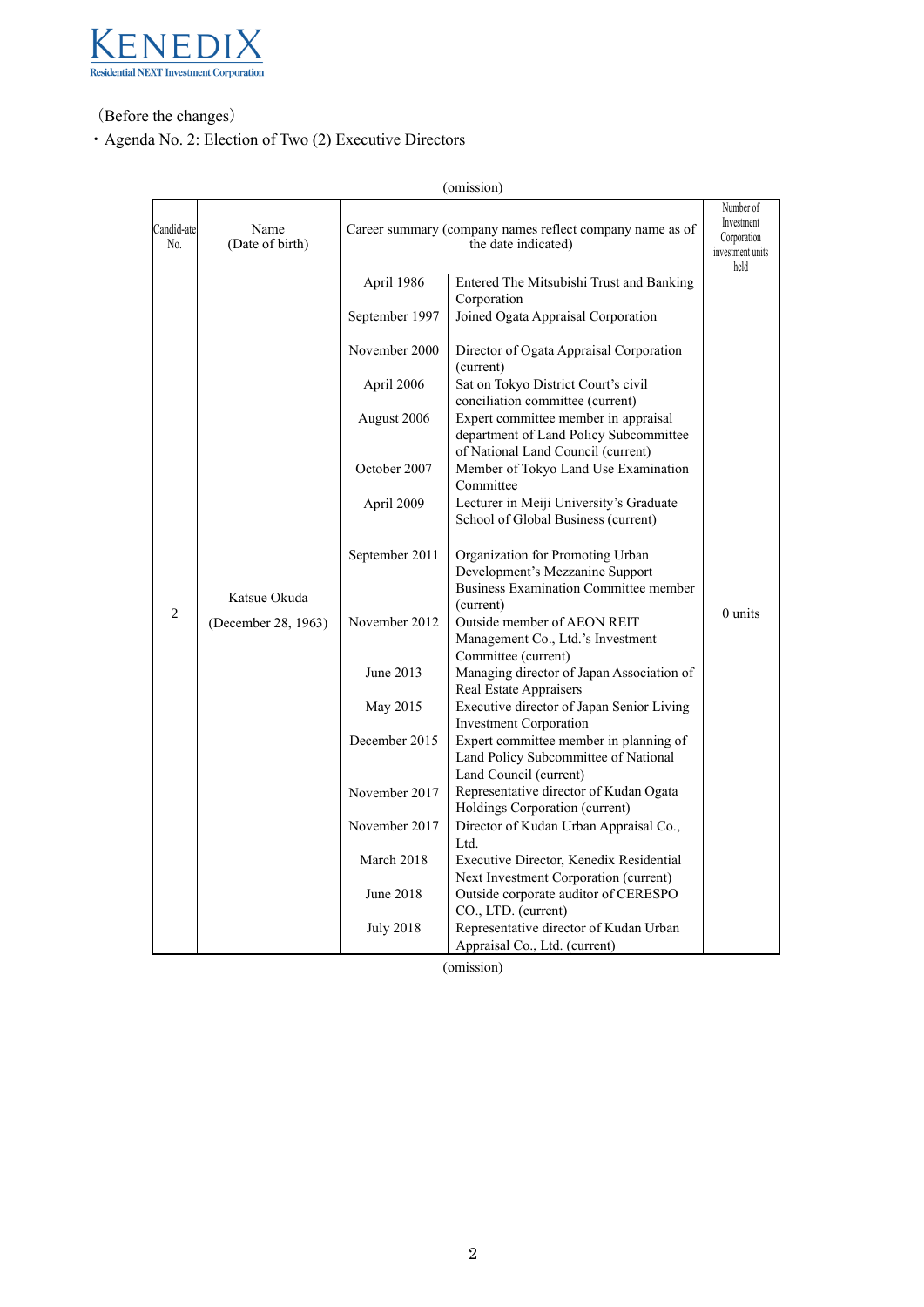

・Agenda No. 4: Election of Three (3) Supervisory Directors

|                    |                         |                                                                                 | (omission)                                                                                                                                                                                                                                                    |                                                                    |
|--------------------|-------------------------|---------------------------------------------------------------------------------|---------------------------------------------------------------------------------------------------------------------------------------------------------------------------------------------------------------------------------------------------------------|--------------------------------------------------------------------|
| Candid-<br>ate No. | Name<br>(Date of birth) | Career summary (company names reflect company name as<br>of the date indicated) |                                                                                                                                                                                                                                                               | Number of<br>Investment<br>Corporation<br>investment units<br>held |
|                    |                         | June 1973<br>April 1977<br>February 1981                                        | Registered in a medical register<br>Keio University assistant (Department of<br>Preventative Medicine and Public Health,<br>School of Medicine)<br>Keio University lecturer (Department of<br>Preventative Medicine and Public Health,<br>School of Medicine) |                                                                    |
| 3                  | Soichiro Iwao           | April 1981                                                                      | University of Occupational and<br>Environmental Health assistant professor<br>(Department of Public Health, School of<br>Medicine)                                                                                                                            | $0$ units                                                          |
|                    | (October 18, 1947)      | April 1985                                                                      | Head Science & Technology Coordinator<br>in the Ministry of Health, Labour and<br>Welfare's Minister's Secretariat's General<br>Coordination Division's Life Sciences<br>Bureau                                                                               |                                                                    |
|                    |                         | <b>July 1992</b>                                                                | Head of Medical Technology<br>Development in the Ministry of<br>Health, Labour and Welfare's                                                                                                                                                                  |                                                                    |
|                    |                         | <b>July 2002</b>                                                                | Pharmaceuticals Department<br>Head of the Ministry of the Environment's<br>Natural Environment Department                                                                                                                                                     |                                                                    |
|                    |                         | August 2003                                                                     | Head of Ministry of Health, Labour and<br>Welfare's Medical Policy Department                                                                                                                                                                                 |                                                                    |
|                    |                         | January 2006                                                                    | Head of WHO's Center for Health<br>Development                                                                                                                                                                                                                |                                                                    |
|                    |                         | January 2006                                                                    | Resident professor in Keio University's<br>School of Medicine                                                                                                                                                                                                 |                                                                    |
|                    |                         | April 2012                                                                      | Director at Hungarian Medical<br>Universities (current)                                                                                                                                                                                                       |                                                                    |
|                    |                         | May 2015                                                                        | Supervisory director of Japan Senior<br>Living Investment Corporation                                                                                                                                                                                         |                                                                    |
|                    |                         | April 2016                                                                      | Vice President of Medical Corporate<br>Body Ken-iku kai (current)                                                                                                                                                                                             |                                                                    |
|                    |                         | April 2016                                                                      | Director of Chigasaki Central Clinic<br>(current)                                                                                                                                                                                                             |                                                                    |
|                    |                         | March 2018                                                                      | Supervisory Director of Kenedix<br>Residential Next Investment Corporation<br>(current)                                                                                                                                                                       |                                                                    |
|                    |                         | June 2018                                                                       | Director of National Federation of<br>Industrial Health Organization (current)                                                                                                                                                                                |                                                                    |

(omission)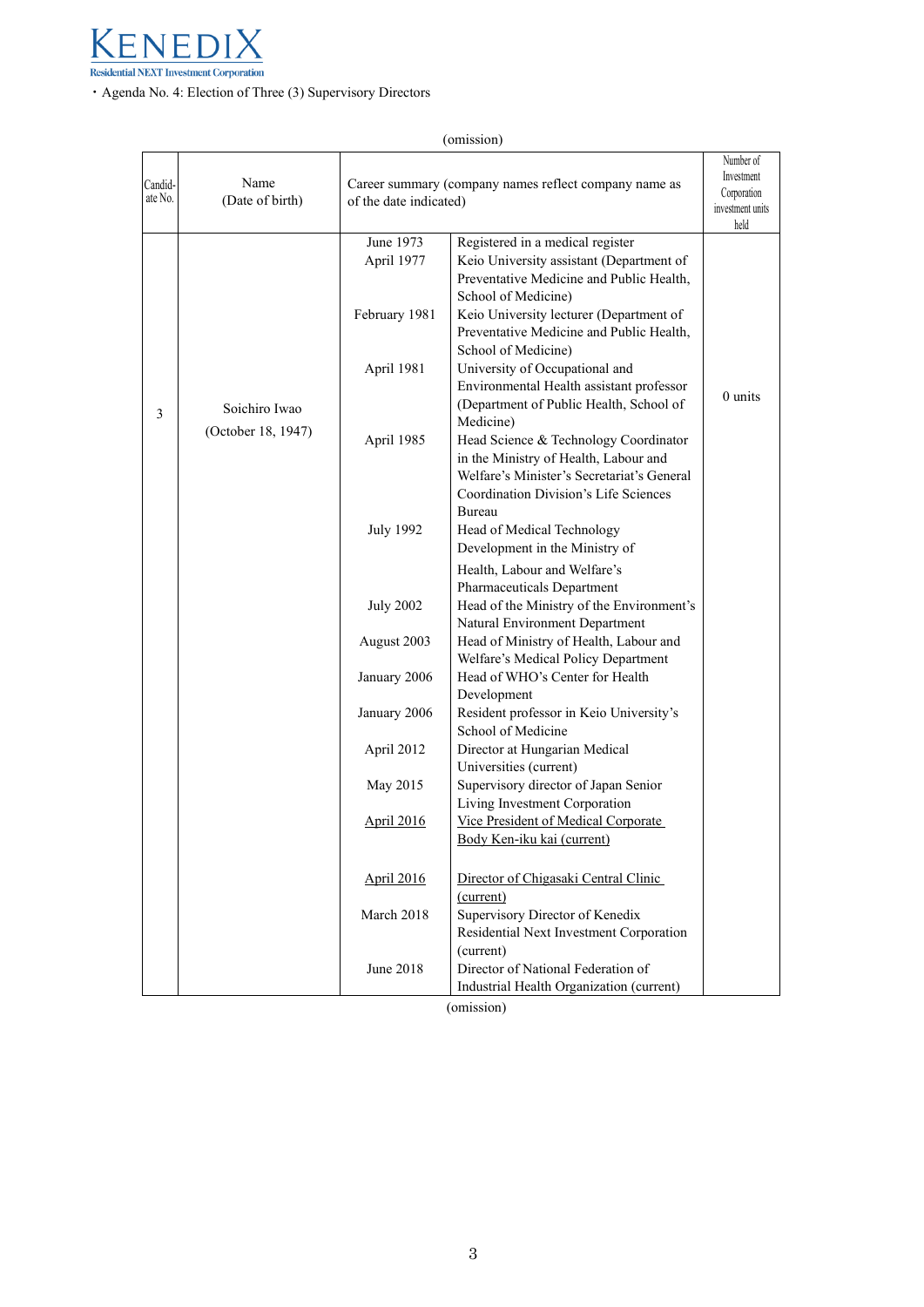

(After the changes)

・Agenda No. 2: Election of Two (2) Executive Directors

|                   |                                     |                                                                                                                                                                                                                                                                                          | (omission)                                                                                                                                                                                                                                                                                                                                                                                                                                                                                                                                                                                                                                                                                                                                                                                                                                                                                                                                                                                                                                                                                                                                                                                                                                                                                                                                                                                                            |                                                                    |
|-------------------|-------------------------------------|------------------------------------------------------------------------------------------------------------------------------------------------------------------------------------------------------------------------------------------------------------------------------------------|-----------------------------------------------------------------------------------------------------------------------------------------------------------------------------------------------------------------------------------------------------------------------------------------------------------------------------------------------------------------------------------------------------------------------------------------------------------------------------------------------------------------------------------------------------------------------------------------------------------------------------------------------------------------------------------------------------------------------------------------------------------------------------------------------------------------------------------------------------------------------------------------------------------------------------------------------------------------------------------------------------------------------------------------------------------------------------------------------------------------------------------------------------------------------------------------------------------------------------------------------------------------------------------------------------------------------------------------------------------------------------------------------------------------------|--------------------------------------------------------------------|
| Candid-ate<br>No. | Name<br>(Date of birth)             |                                                                                                                                                                                                                                                                                          | Career summary (company names reflect company name as of the<br>date indicated)                                                                                                                                                                                                                                                                                                                                                                                                                                                                                                                                                                                                                                                                                                                                                                                                                                                                                                                                                                                                                                                                                                                                                                                                                                                                                                                                       | Number of<br>Investment<br>Corporation<br>investment units<br>held |
| 2                 | Katsue Okuda<br>(December 28, 1963) | April 1986<br>September 1997<br>November 2000<br>April 2006<br>August 2006<br>October 2007<br>April 2009<br>September 2011<br>November 2012<br>June 2013<br>May 2015<br>December 2015<br>November 2017<br>November 2017<br>March 2018<br>June 2018<br><b>July 2018</b><br>September 2019 | Entered The Mitsubishi Trust and Banking<br>Corporation<br>Joined Ogata Appraisal Corporation<br>Director of Ogata Appraisal Corporation<br>(current)<br>Sat on Tokyo District Court's civil<br>conciliation committee (current)<br>Expert committee member in appraisal<br>department of Land Policy Subcommittee<br>of National Land Council (current)<br>Member of Tokyo Land Use Examination<br>Committee<br>Lecturer in Meiji University's Graduate<br>School of Global Business (current)<br>Organization for Promoting Urban<br>Development's Mezzanine Support<br><b>Business Examination Committee</b><br>member (current)<br>Outside member of AEON REIT<br>Management Co., Ltd.'s Investment<br>Committee (current)<br>Managing director of Japan Association of<br>Real Estate Appraisers<br>Executive director of Japan Senior Living<br><b>Investment Corporation</b><br>Expert committee member in planning of<br>Land Policy Subcommittee of National<br>Land Council (current)<br>Representative director of Kudan Ogata<br>Holdings Corporation (current)<br>Director of Kudan Urban Appraisal Co.,<br>Ltd.<br>Executive Director, Kenedix Residential<br>Next Investment Corporation (current)<br>Outside corporate auditor of CERESPO<br>CO., LTD. (current)<br>Representative director of Kudan Urban<br>Appraisal Co., Ltd. (current)<br>Outside corporate auditor of OKWAVE,<br>Inc. (current) | $0$ units                                                          |

(omission)